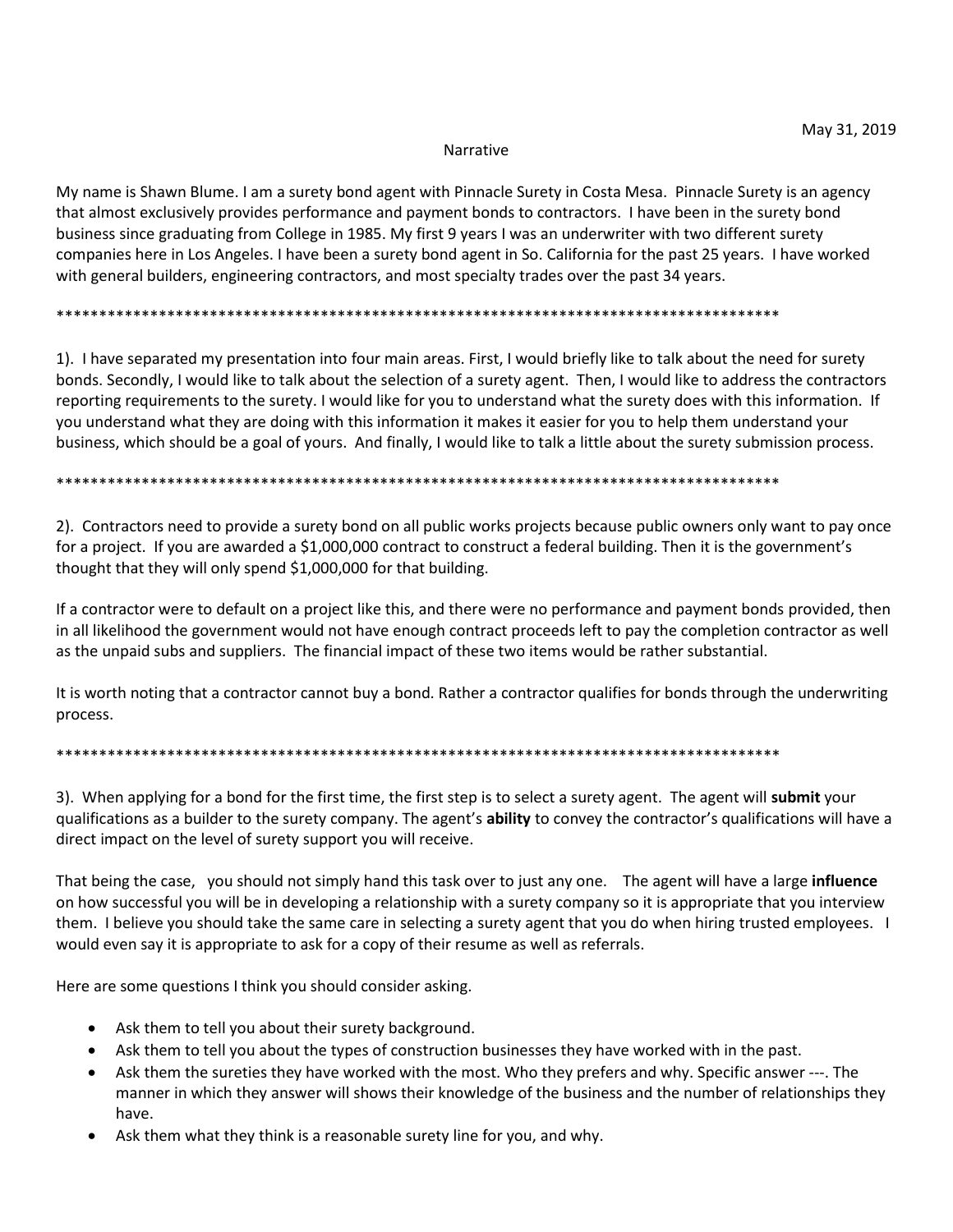- Ask them what they think are reasonable increases in your surety line of credit once you have completed larger job and larger work programs.
- Ask them if they have any referrals.
- Then ask your CPA, attorney, banker, insurance agent, and competitors, if they have any knowledge of the agent.

One thing to keep in mind is that surety underwriting has little resemblance to insurance underwriting. So a contractor most likely will not be well served by an insurance agent who only occasionally places surety bonds.

Moving on, I will talk about the primary reporting requirements to the surety companies and point out that they are virtually the same whether you obtain your bonds through standard market or by way of the SBA Program

The first two items are financial statements. Almost across the board sureties feel as if 12 months is too long to go without a financial update, so virtually all sureties in almost all situations require a 6 month update. The six month update usually does not need to be of the same quality of the year end financial statement, but you do need to be prepared to show the surety companies how well you are performing financially both at six months and year end.

An in-house personal financial statement will be asked for once a year.

Contractors Questionnnaire. Typically 4-5 pages in length and simply provides some particulars about your business. It is a good idea that this is in an editable format so that you can easily update it as larger jobs are completed, and as you add key employees to your payroll.

References are usually required, and although resumes are usually not required, they are more than a nice thing to have, and everyone should think strongly about having one, for both their business and key personnel. Resumes will go a long way in increasing your level of bonding.

Quarterly Work In Progress reports are required by the SBA, but in the standard market, if you have your year end and 6 months statement prepared timely, you can most likely get by with the Work In Progress reports that should already be a part of these financial statements. The preparation of Work In Progress reports on a quarterly basis is the only thing I can think of that is different between the standard markets and bonds provided with SBA support.

Although not a requirement for surety credit, if you have a bank line of credit, the documentation outlining this should be provided.

These are the big items. There may be smaller items requested, but nothing I can think of any significance. I think most everyone will agree that the most difficult items are the financial statements. You would serve yourself well to find a CPA who will take the time to understand your internal systems. If the CPA understands your internal systems and has confidence in them, then his preparation of your statement should go much more smoothly.

On my website, which I have provided on the last slide, I do have sample financial statements both in-house and CPA prepared. Your CPA's statement does not need to mirror my sample statement perfectly, however if the CPA is having trouble preparing a statement in a similar format, then you really should consider changing CPA's.

Lastly is putting together your surety submission. This is where the agent demonstrates to the surety all of your qualifications, and then makes a recommendation on the single and aggregate limits. The single is the largest size